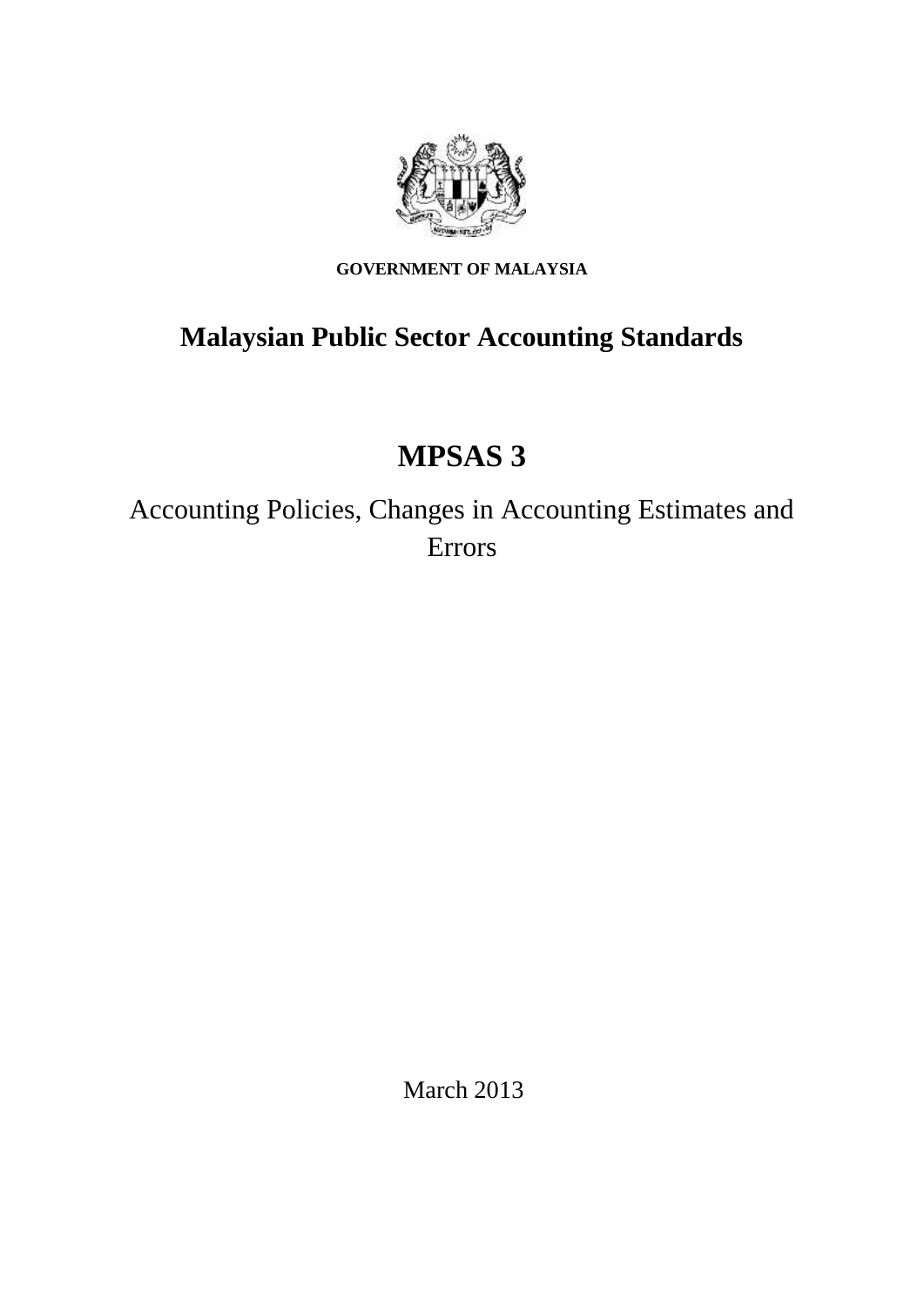## **MPSAS 3—ACCOUNTING POLICIES, CHANGES IN ACCOUNTING ESTIMATES AND ERRORS**

#### **Acknowledgment**

The Malaysian Public Sector Accounting Standard (MPSAS) 3 is based on International Public Sector Accounting Standard (IPSAS) 3, *Accounting Policies, Changes in Accounting Estimates and Errors* from the *Handbook of International Public Sector Accounting Pronouncements* of the International Public Sector Accounting Standards Board, published by the International Federation of Accountants (IFAC) in April 2011 and is used with permission of IFAC.

*Handbook of International Public Sector Accounting Pronouncements* © 2011 by the International Federation of Accountants (IFAC). All rights reserved.

Issued by: Accountant General's Department No. 1, Persiaran Perdana Kompleks Kementerian Kewangan Presint 2, Pusat Pentadbiran Kerajaan Persekutuan 62594 Putrajaya

Tel : 03-88821000 Faks : 03-88821765 Web: http://www.anm.gov.my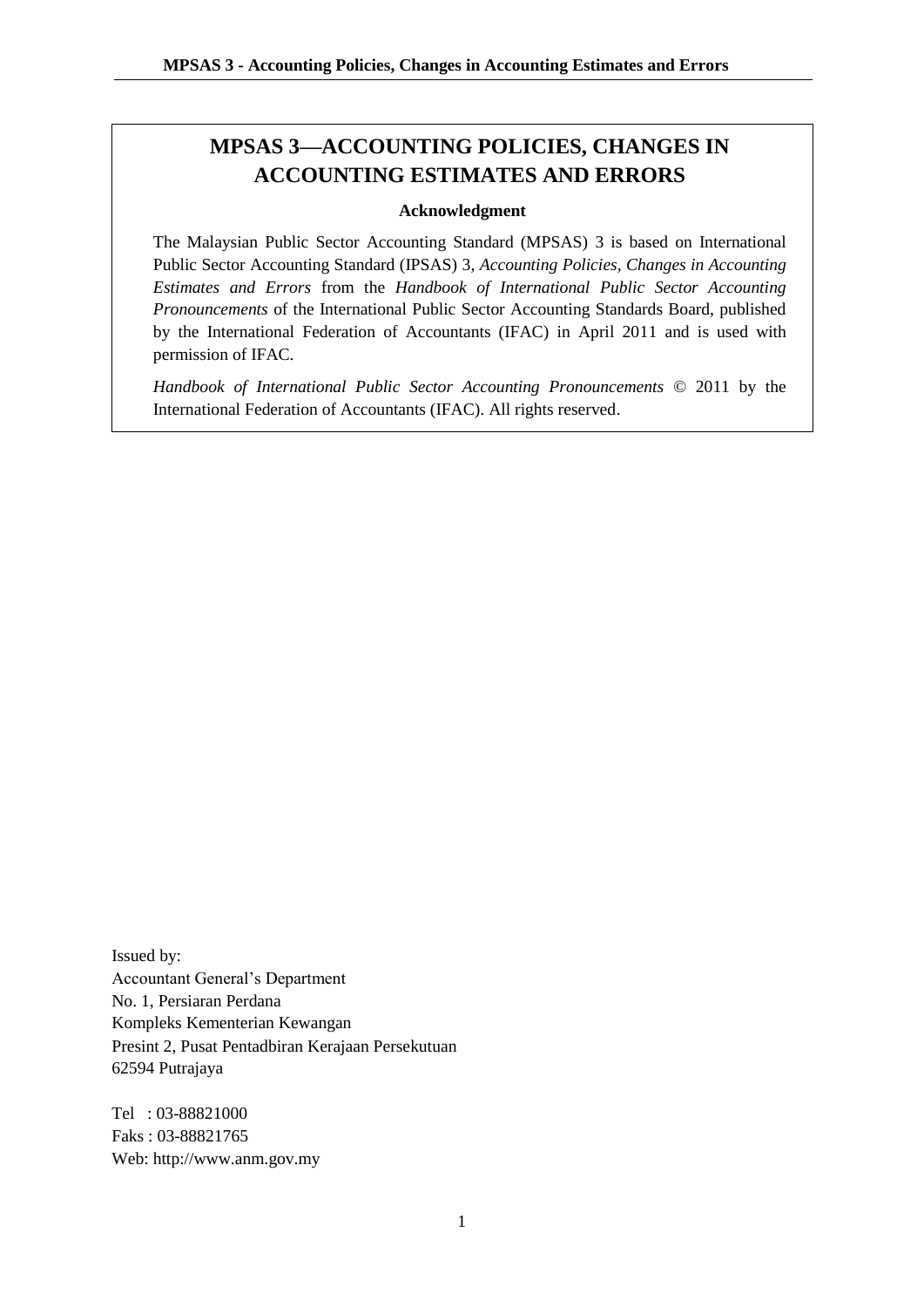## **MPSAS 3 – ACCOUNTING POLICIES, CHANGES IN ACCOUNTING ESTIMATES AND ERRORS**

#### **CONTENTS**

|                                                                            | Paragraph |
|----------------------------------------------------------------------------|-----------|
|                                                                            | $1-2$     |
|                                                                            | $3 - 6$   |
|                                                                            | $7 - 8$   |
|                                                                            | 8         |
|                                                                            | $9 - 36$  |
|                                                                            | $9 - 15$  |
|                                                                            | 16        |
|                                                                            | 17-36     |
|                                                                            | 24-32     |
|                                                                            | 27        |
|                                                                            | 28-32     |
|                                                                            | 33-36     |
|                                                                            | 37-45     |
|                                                                            | 44-45     |
|                                                                            | 46-54     |
|                                                                            | 48-53     |
|                                                                            | 54        |
| Impracticability in Respect of Retrospective Application and Retrospective |           |
|                                                                            | 55-58     |
|                                                                            | 59-60     |
|                                                                            | 61        |
|                                                                            |           |
|                                                                            |           |
|                                                                            |           |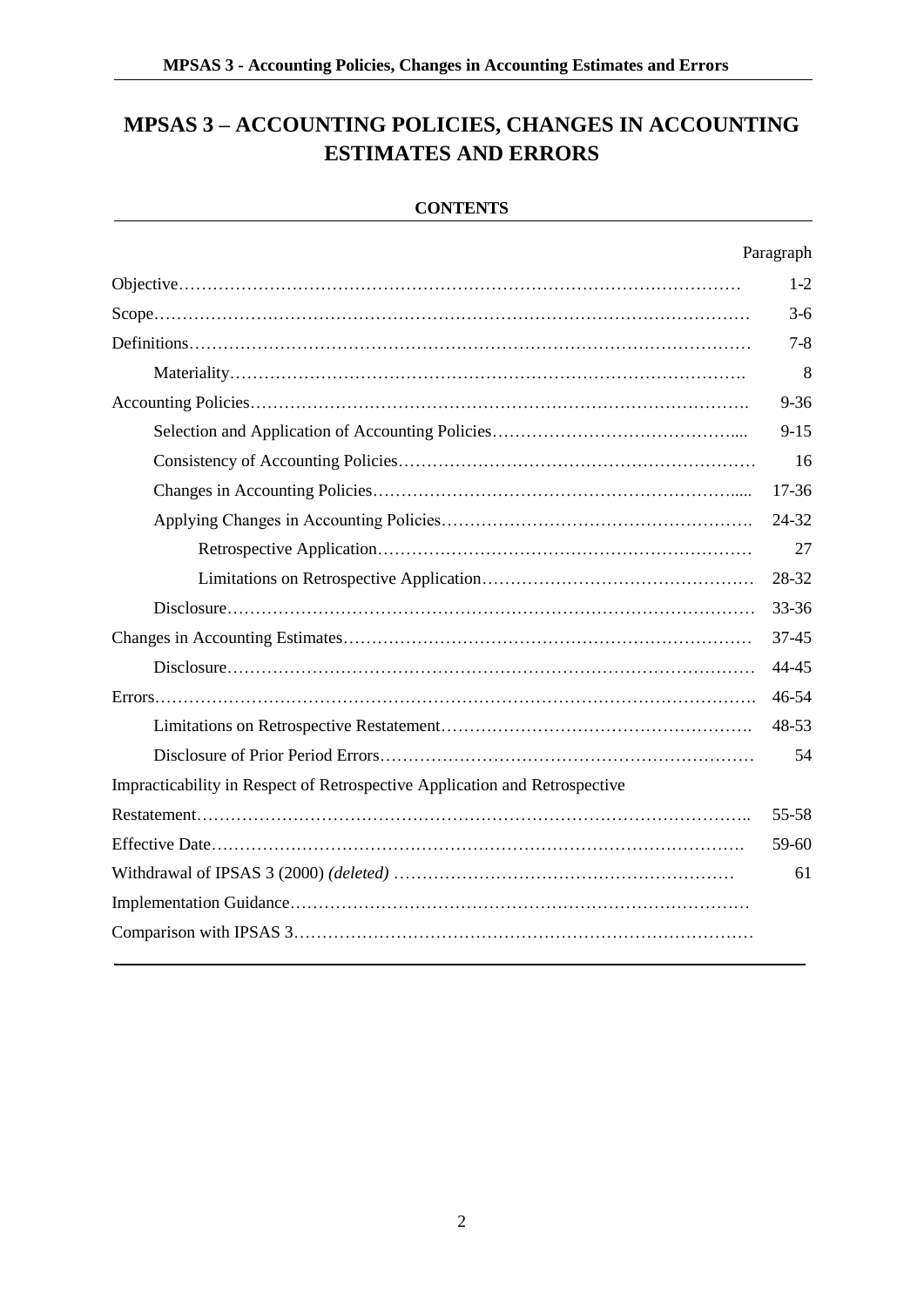Malaysian Public Sector Accounting Standard (MPSAS) 3, *Accounting Policies, Changes in Accounting Estimates and Errors,* is set out in paragraphs 1-61. All the paragraphs have equal authority. MPSAS 3 should be read in the context of its objective and the *Preface to the Malaysian Public Sector Accounting Standards.* MPSAS 3 provides a basis for selecting and applying accounting policies in the absence of explicit guidance.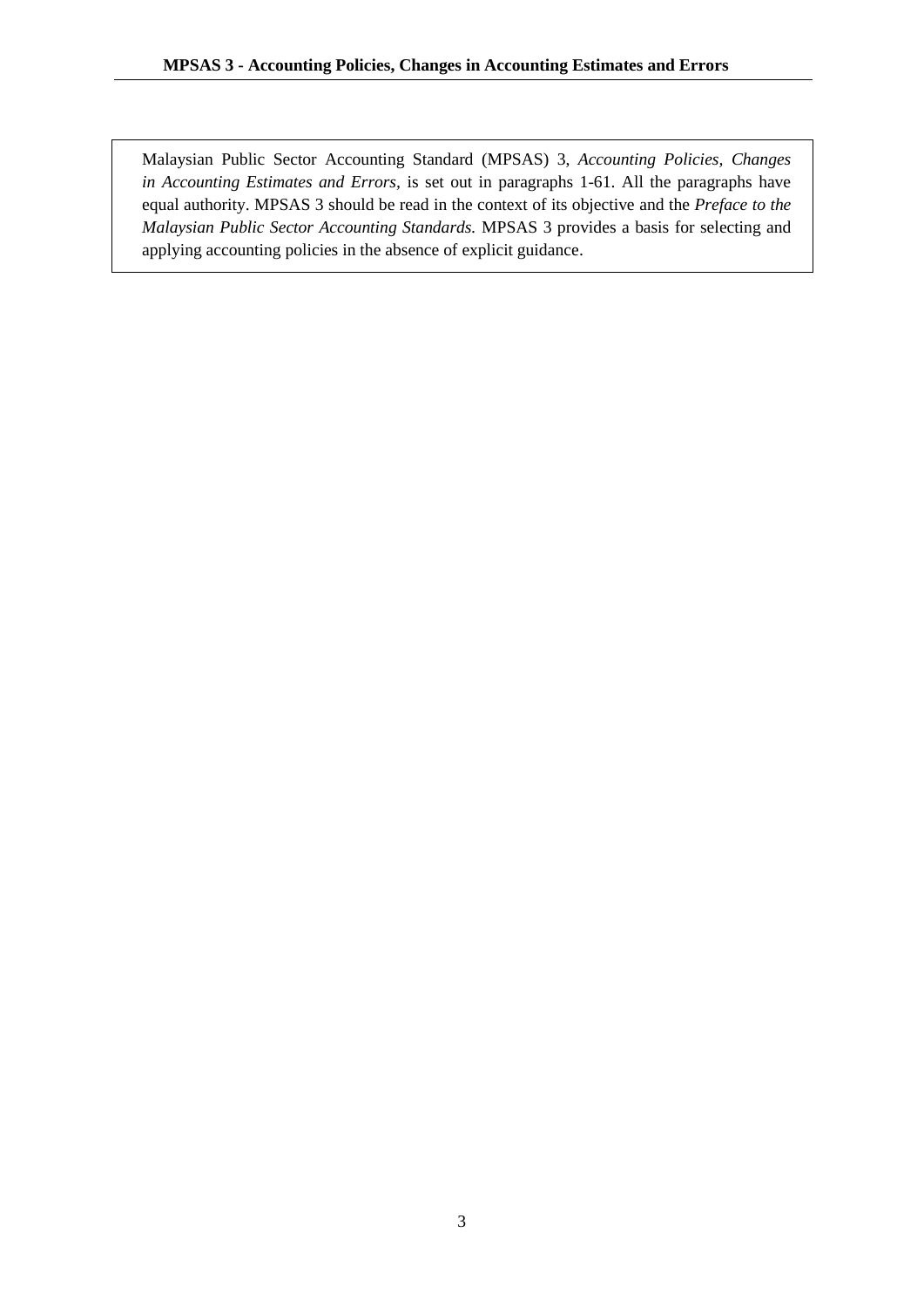## **Objective**

- 1. The objective of this Standard is to prescribe the criteria for selecting and changing accounting policies, together with the:
	- (a) Accounting treatment and disclosure of changes in accounting policies;
	- (b) Changes in accounting estimates; and
	- (c) The corrections of errors.

This Standard is intended to enhance the relevance and reliability of an entity's financial statements and the comparability of those financial statements over time and with the financial statements of other entities.

2. Disclosure requirements for accounting policies, except those for changes in accounting policies, are set out in MPSAS 1, *Presentation of Financial Statements*.

## **Scope**

- 3. **This Standard shall be applied in selecting and applying accounting policies, and accounting for changes in accounting policies, changes in accounting estimates, and corrections of prior period errors.**
- 4. The tax effects of corrections of prior period errors and of retrospective adjustments made to apply changes in accounting policies are not considered in this Standard, as they are not relevant for many public sector entities. International or national accounting standards dealing with income taxes contain guidance on the treatment of tax effects.

#### 5. **This Standard applies to all public sector entities other than Government Business Enterprises (GBEs).**

6. The Preface to Malaysian Public Sector Accounting Standards issued by the Accountant General's Department explains that GBEs apply approved accounting standards issued by the Malaysian Accounting Standards Board (MASB). GBEs are defined in MPSAS 1, *Presentation of Financial Statements.*

## **Definitions**

**7. The following terms are used in this Standard with the meanings specified:**

**Accounting policies are the specific principles, bases, conventions, rules, and practices applied by an entity in preparing and presenting financial statements.** 

**A change in accounting estimate is an adjustment of the carrying amount of an asset or a liability, or the amount of the periodic consumption of an asset, that results from the assessment of the present status of, and expected future benefits and obligations associated with, assets and liabilities. Changes in accounting estimates result from new information or new developments and, accordingly, are not correction of errors.** 

**Impracticable Applying a requirement is impracticable when the entity cannot apply it after making every reasonable effort to do so. For a particular prior period, it is impracticable to apply a change in an**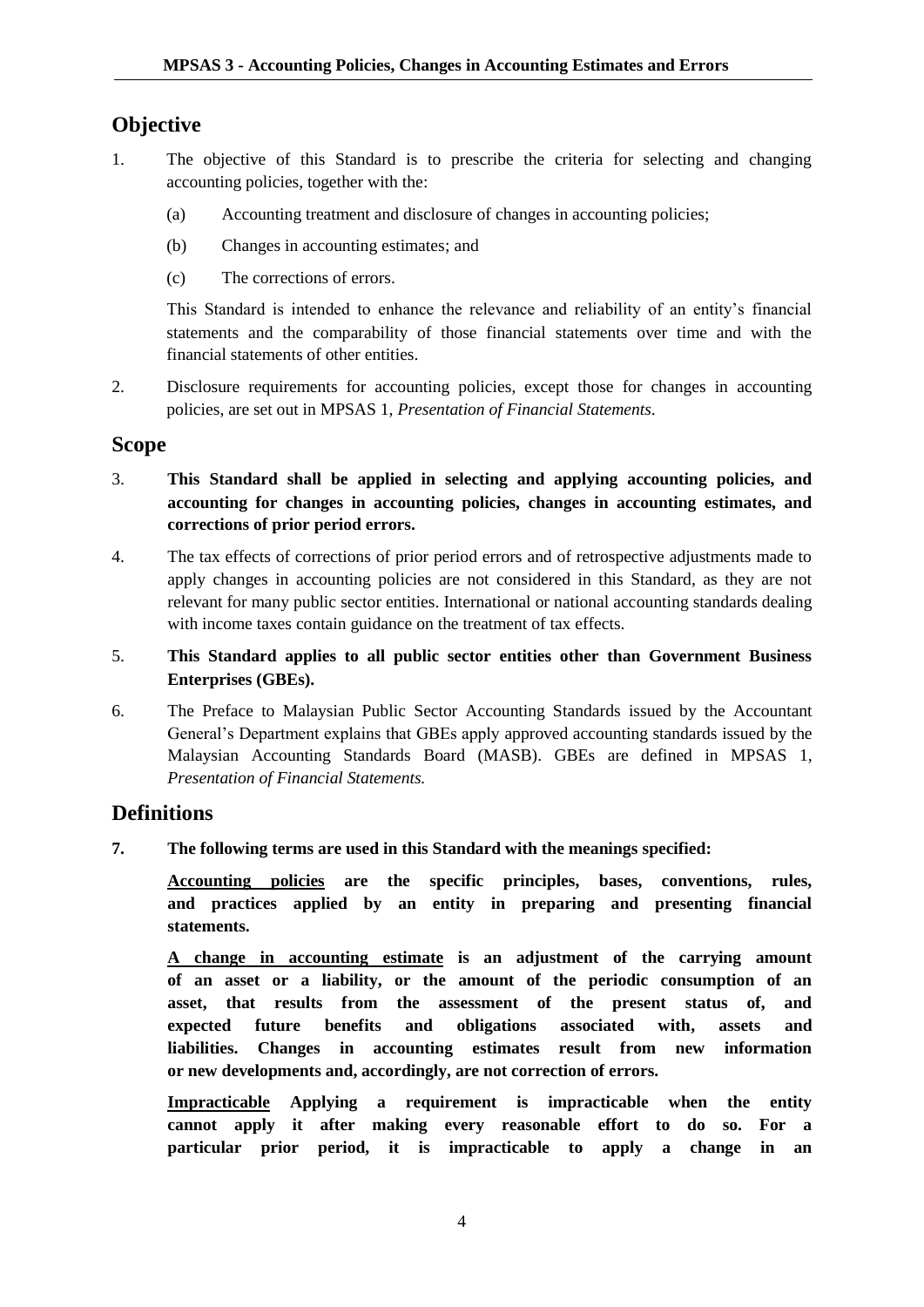**accounting policy retrospectively or to make a retrospective restatement to correct an error if:** 

- (a) **The effects of the retrospective application or retrospective restatement are not determinable**
- (b) **The retrospective application or retrospective restatement requires assumptions about what management's intent would have been in that period; or**
- (c) **The retrospective application or retrospective restatement requires significant estimates of amounts and it is impossible to distinguish objectively information about those estimates that:** 
	- (i) **Provides evidence of circumstances that existed on the date(s) as at which those amounts are to be recognized, measured, or disclosed; and**
	- (ii) **Would have been available when the financial statements for that prior period were authorized for issue;**

**from other information.** 

**Material Omissions or misstatements of items are material if they could, individually or collectively, influence the decisions or assessments of users made on the basis of the financial statements.**

**Prior period errors are omissions from, and misstatements in, the entity's financial statements for one or more prior periods arising from a failure to use, or a misuse of, reliable information that:** 

- (a) **Was available when financial statements for those periods were authorized for issue; and**
- (b) **Could reasonably be expected to have been obtained and taken into account in the preparation and presentation of those financial statements.**

**Such errors include the effects of mathematical mistakes, mistakes in applying accounting policies, oversights or misinterpretations of facts, and fraud.** 

**Prospective application of a change in accounting policy and of recognizing the effect of a change in an accounting estimate, respectively, are:** 

- (a) **Applying the new accounting policy to transactions, other events, and conditions occurring after the date as at which the policy is changed; and**
- (b) **Recognizing the effect of the change in the accounting estimate in the current and future periods affected by the change.**

**Retrospective application is applying a new accounting policy to transactions, other events, and conditions as if that policy had always been applied.** 

**Retrospective restatement is correcting the recognition, measurement, and disclosure of amounts of elements of financial statements as if a prior period error had never occurred.** 

**Terms defined in other MPSASs are used in this Standard with the same meaning as in those Standards, and are reproduced in the Glossary of Defined Terms published separately.**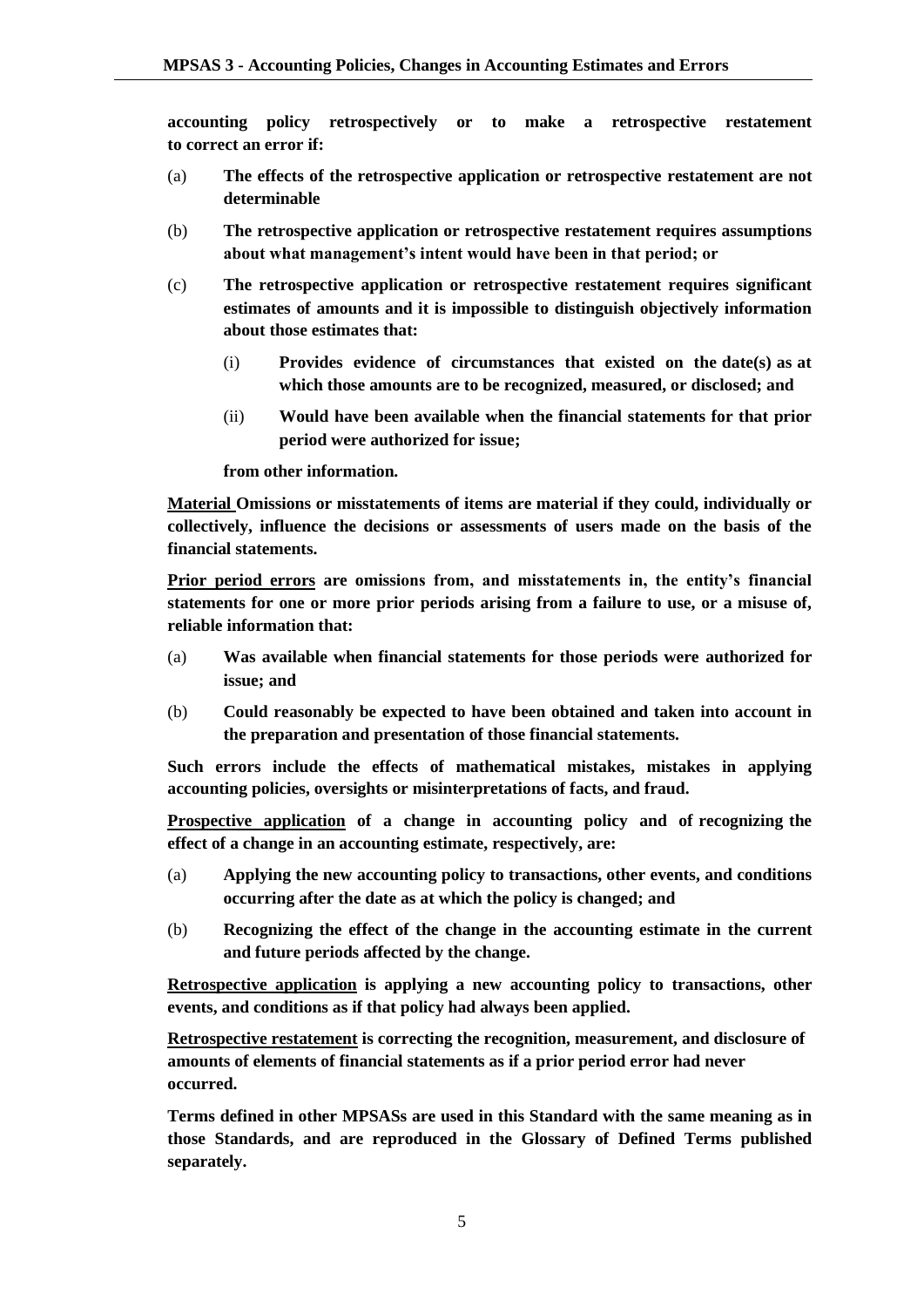#### **Materiality**

8. Assessing whether an omission or misstatement could influence decisions of users, and so be material, requires consideration of the characteristics of those users. Users are assumed to have a reasonable knowledge of the public sector and economic activities and accounting and a willingness to study the information with reasonable diligence. Therefore, the assessment needs to take into account how users with such attributes could reasonably be expected to be influenced in making and evaluating decisions.

## **Accounting Policies**

#### **Selection and Application of Accounting Policies**

- 9. **When an MPSAS specifically applies to a transaction, other event or condition, the accounting policy or policies applied to that item shall be determined by applying the Standard.**
- 10. MPSASs set out accounting policies that the Accountant General's Department has concluded result in financial statements containing relevant and reliable information about the transactions, other events, and conditions to which they apply. Those policies need not be applied when the effect of applying them is immaterial. However, it is inappropriate to make, or leave uncorrected, immaterial departures from MPSASs to achieve a particular presentation of an entity's financial position, financial performance, or cash flows.
- 11. MPSASs are accompanied by guidance to assist entities in applying their requirements. All such guidance states whether it is an integral part of MPSASs. Guidance that is an integral part of MPSASs is mandatory. Guidance that is not an integral part of MPSASs does not contain requirements for financial statements.
- 12. **In the absence of an MPSAS that specifically applies to a transaction, other event, or condition, management shall use its judgment in developing and applying an accounting policy that results in information that is:**
	- (a) **Relevant to the decision-making needs of users; and**
	- (b) **Reliable, in that the financial statements:**
		- (i) **Represent faithfully the financial position, financial performance, and cash flows of the entity;**
		- (ii) **Reflect the economic substance of transactions, other events, and conditions and not merely the legal form;**
		- (iii) **Are neutral, i.e., free from bias;**
		- (iv) **Are prudent; and**
		- (v) **Are complete in all material respects.**
- 13. Paragraph 10 requires the development of accounting policies to ensure that the financial statements provide information that meets a number of qualitative characteristics. Appendix A in MPSAS 1 summarizes the qualitative characteristics of financial reporting.
- 14**. In making the judgment, described in paragraph 12, management shall refer to, and consider the applicability of, the following sources in descending order:** 
	- (a) **The requirements in MPSASs dealing with similar and related issues; and**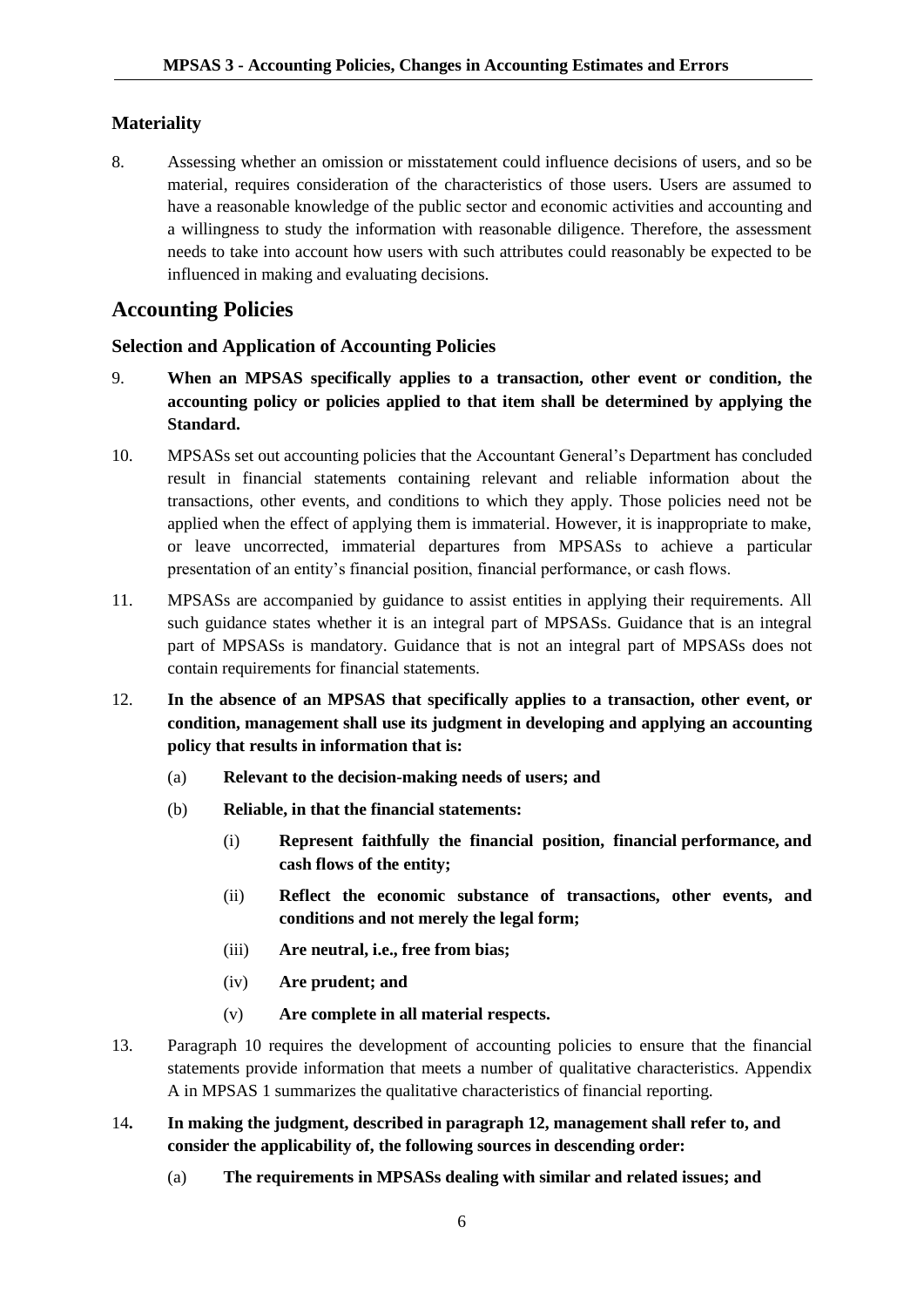- (b) **The definitions, recognition and measurement criteria for assets, liabilities, revenue and expenses described in other MPSASs.**
- 15. **In making the judgment described in paragraph 12 management may also consider:**
	- **(a) The most recent pronouncements of other standard-setting bodies; and**
	- **(b) Accepted public or private sector practices;**

**but only to the extent that these do not conflict with the sources in paragraph 14. Examples of such pronouncements include pronouncements of the MASB, including the Conceptual Framework for the Financial Reporting, MFRSs and IC Interpretations issued by MASB.**

#### **Consistency of Accounting Policies**

16. **An entity shall select and apply its accounting policies consistently for similar transactions, other events, and conditions, unless an MPSAS specifically requires or permits categorization of items for which different policies may be appropriate. If an MPSAS requires or permits such categorization, an appropriate accounting policy shall be selected and applied consistently to each category.** 

**Changes in Accounting Policies** 

- 17. **An entity shall change an accounting policy only if the change:**
	- (a) **Is required by an MPSAS; or**
	- (b) **Results in the financial statements providing reliable and more relevant information about the effects of transactions, other events, and conditions on the entity's financial position, financial performance, or cash flows.**
- 18. Users of financial statements need to be able to compare the financial statements of an entity over time to identify trends in its financial position, performance, and cash flows. Therefore, the same accounting policies are applied within each period and from one period to the next, unless a change in accounting policy meets one of the criteria in paragraph 17.
- 19. **A change from one basis of accounting to another basis of accounting is a change in accounting policy.**
- 20. **A change in the accounting treatment, recognition, or measurement of a transaction, event, or condition within a basis of accounting is regarded as a change in accounting policy.**
- 21. **The following are not changes in accounting policies:**
	- (a) **The application of an accounting policy for transactions, other events or conditions that differ in substance from those previously occurring; and**
	- (b) **The application of a new accounting policy for transactions, other events, or conditions that did not occur previously or that were immaterial.**
- 22. **The initial application of a policy to revalue assets in accordance with MPSAS 17,**  *Property, Plant, and Equipment***, or MPSAS 31,** *Intangible Assets***, is a change in accounting policy to be dealt with as a revaluation in accordance with MPSAS 17 or MPSAS 31, rather than in accordance with this Standard.**
- 23. Paragraphs 24-36 do not apply to the change in accounting policy described in paragraph 22.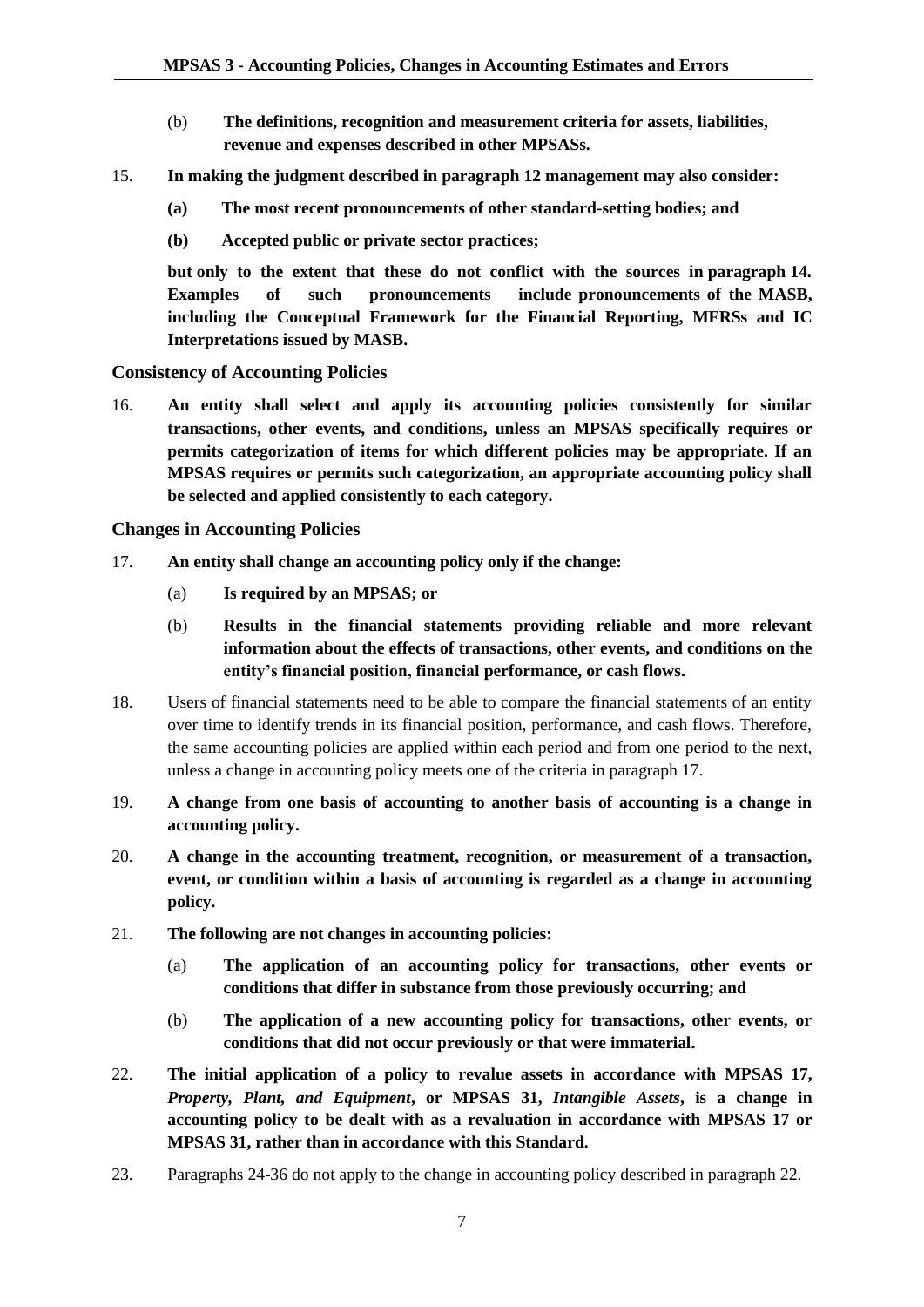#### *Applying Changes in Accounting Policies*

- **24. Subject to paragraph 28:**
	- (a) **An entity shall account for a change in accounting policy resulting from the initial application of an MPSAS in accordance with the specific transitional provisions, if any, in that Standard; and**
	- (b) **When an entity changes an accounting policy upon initial application of an MPSAS that does not include specific transitional provisions applying to that change, or changes an accounting policy voluntarily, it shall apply the change retrospectively.**
- 25. For the purpose of this Standard, early application of a Standard is not a voluntary change in accounting policy.
- 26. In the absence of an MPSAS that specifically applies to a transaction, other event, or condition, management may, in accordance with paragraph 14, apply an accounting policy from:
	- (a) The most recent pronouncements of other standard-setting bodies; and
	- (b) Accepted public or private sector practices;

but only to the extent that these are consistent with paragraph 14. Examples of such pronouncements include pronouncements of the MASB, including the Conceptual Framework for Financial Reporting, MFRSs and IC Interpretations Issued by MASB, If, following an amendment of such a pronouncement, the entity chooses to change an accounting policy, that change is accounted for and disclosed as a voluntary change in accounting policy.

#### **Retrospective Application**

27. **Subject to paragraph 28, when a change in accounting policy is applied retrospectively in accordance with paragraph 24(a) or (b), the entity shall adjust the opening balance of each affected component of net assets/equity for the earliest period presented, and the other comparative amounts disclosed for each prior period presented as if the new accounting policy had always been applied.** 

#### **Limitations on Retrospective Application**

- 28. **When retrospective application is required by paragraph 24(a) or (b), a change in accounting policy shall be applied retrospectively, except to the extent that it is impracticable to determine either the period-specific effects or the cumulative effect of the change.**
- 29. **When it is impracticable to determine the period-specific effects of changing an accounting policy on comparative information for one or more prior periods presented, the entity shall apply the new accounting policy to the carrying amounts of assets and liabilities as at the beginning of the earliest period for which retrospective application is practicable, which may be the current period, and shall make a corresponding adjustment to the opening balance of each affected component of net assets/equity for that period.**
- 30. **When it is impracticable to determine the cumulative effect, at the beginning of the current period, of applying a new accounting policy to all prior periods, the entity shall**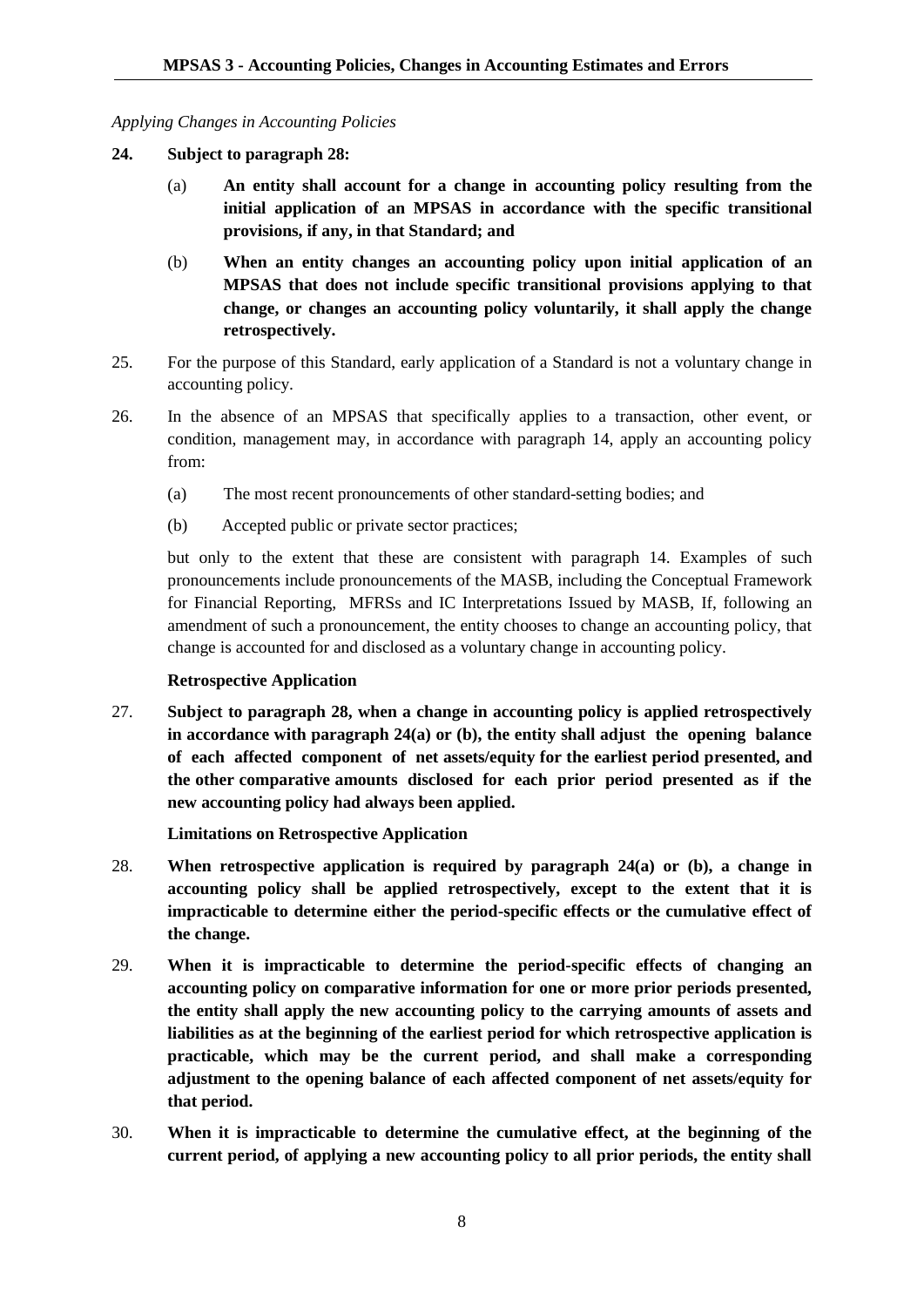#### **adjust the comparative information to apply the new accounting policy prospectively from the earliest date practicable.**

- 31. When an entity applies a new accounting policy retrospectively, it applies the new accounting policy to comparative information for prior periods as far back as is practicable. Retrospective application to a prior period is not practicable unless it is practicable to determine the cumulative effect on the amounts in both the opening and closing statement of financial positions for that period. The amount of the resulting adjustment relating to periods before those presented in the financial statements is made to the opening balance of each affected component of net assets/equity of the earliest prior period presented. Usually the adjustment is made to accumulated surpluses or deficits. However, the adjustment may be made to another component of net assets/equity (for example, to comply with an MPSAS). Any other information about prior periods, such as historical summaries of financial data, is also adjusted as far back as is practicable.
- 32. When it is impracticable for an entity to apply a new accounting policy retrospectively, because it cannot determine the cumulative effect of applying the policy to all prior periods, the entity, in accordance with paragraph 30, applies the new policy prospectively from the start of the earliest period practicable. It therefore disregards the portion of the cumulative adjustment to assets, liabilities, and net assets/equity arising before that date. Changing an accounting policy is permitted even if it is impracticable to apply the policy prospectively for any prior period. Paragraphs 55-58 provide guidance when it is impracticable to apply a new accounting policy to one or more prior periods.

#### *Disclosure*

- 33. **When initial application of an MPSAS (a) has an effect on the current period or any prior period, (b) would have such an effect, except that it is impracticable to determine the amount of the adjustment, or (c) might have an effect on future periods, an entity shall disclose:**
	- (a) **The title of the Standard;**
	- (b) **When applicable, that the change in accounting policy is made in accordance with its transitional provisions;**
	- (c) **The nature of the change in accounting policy;**
	- (d) **When applicable, a description of the transitional provisions;**
	- (e) **When applicable, the transitional provisions that might have an effect on future periods;**
	- (f) **For the current period and each prior period presented, to the extent practicable, the amount of the adjustment for each financial statement line item affected;**
	- (g) **The amount of the adjustment relating to periods before those presented, to the extent practicable; and**
	- (h) **If retrospective application required by paragraph 24(a) or (b) is impracticable for a particular prior period, or for periods before those presented, the circumstances that led to the existence of that condition and a description of how and from when the change in accounting policy has been applied.**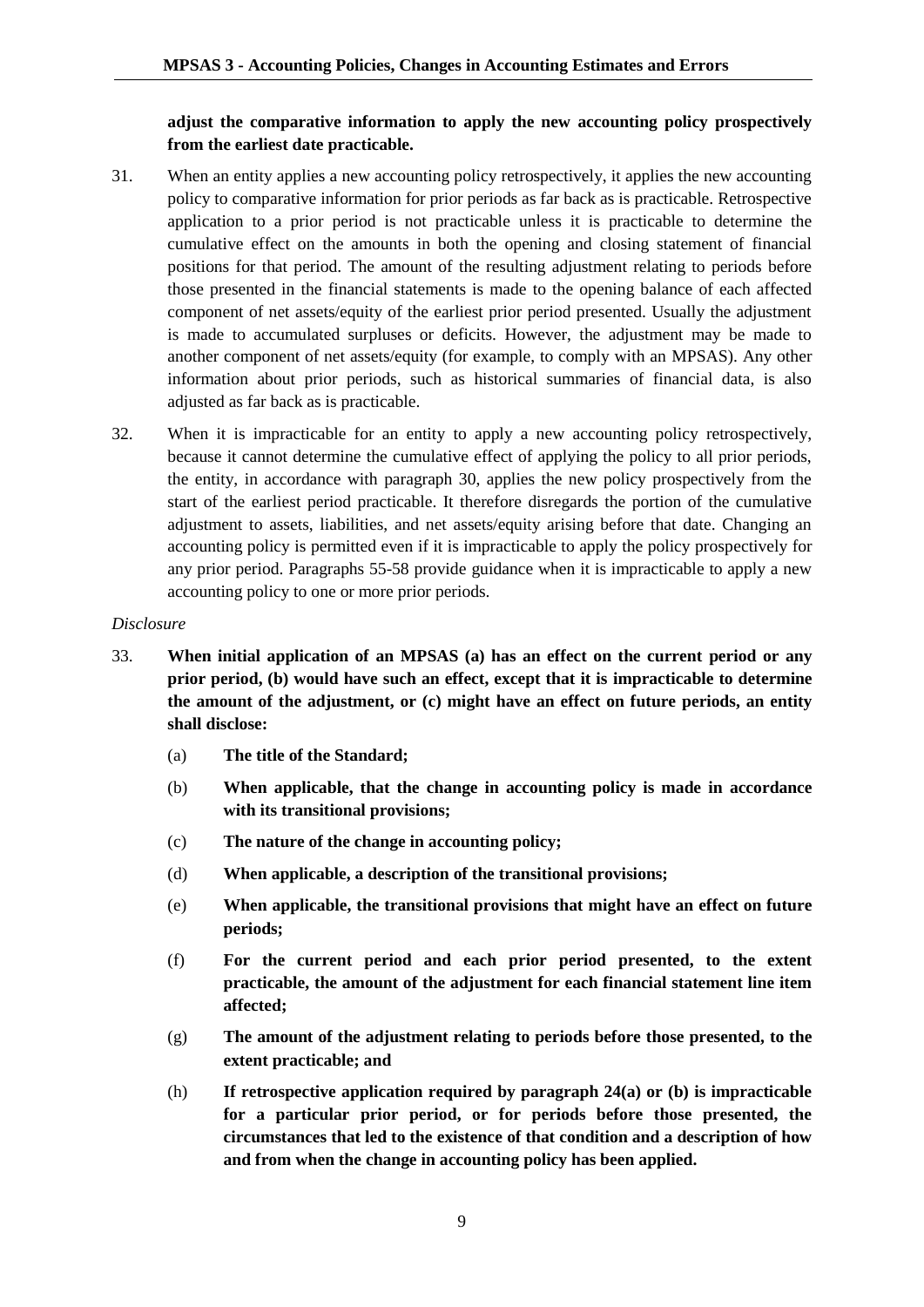**Financial statements of subsequent periods need not repeat these disclosures.** 

- 34. **When a voluntary change in accounting policy (a) has an effect on the current period or any prior period, (b) would have an effect on that period, except that it is impracticable to determine the amount of the adjustment, or (c) might have an effect on future periods, an entity shall disclose:** 
	- (a) **The nature of the change in accounting policy;**
	- (b) **The reasons why applying the new accounting policy provides reliable and more relevant information;**
	- (c) **For the current period and each prior period presented, to the extent practicable, the amount of the adjustment for each financial statement line item affected;**
	- (d) **The amount of the adjustment relating to periods before those presented, to the extent practicable; and**
	- (e) **If retrospective application is impracticable for a particular prior period, or for periods before those presented, the circumstances that led to the existence of that condition and a description of how and from when the change in accounting policy has been applied.**

**Financial statements of subsequent periods need not repeat these disclosures.** 

- 35. **When an entity has not applied a new MPSAS that has been issued but is not yet effective, the entity shall disclose:**
	- (a) **This fact; and**
	- (b) **Known or reasonably estimable information relevant to assessing the possible impact that application of the new Standard will have on the entity's financial statements in the period of initial application**.
- 36. In complying with paragraph 35, an entity considers disclosing:
	- (a) The title of the new MPSAS;
	- (b) The nature of the impending change or changes in accounting policy;
	- (c) The date by which application of the Standard is required;
	- (d) The date as at which it plans to apply the Standard initially; and
	- (e) Either:
		- (i) A discussion of the impact that initial application of the Standard is expected to have on the entity's financial statements; or
		- (ii) If that impact is not known or reasonably estimable, a statement to that effect.

## **Changes in Accounting Estimates**

- 37. As a result of the uncertainties inherent in delivering services, conducting trading, or other activities, many items in financial statements cannot be measured with precision but can only be estimated. Estimation involves judgments based on the latest available, reliable information. For example, estimates may be required of:
	- (a) Tax revenue due to government;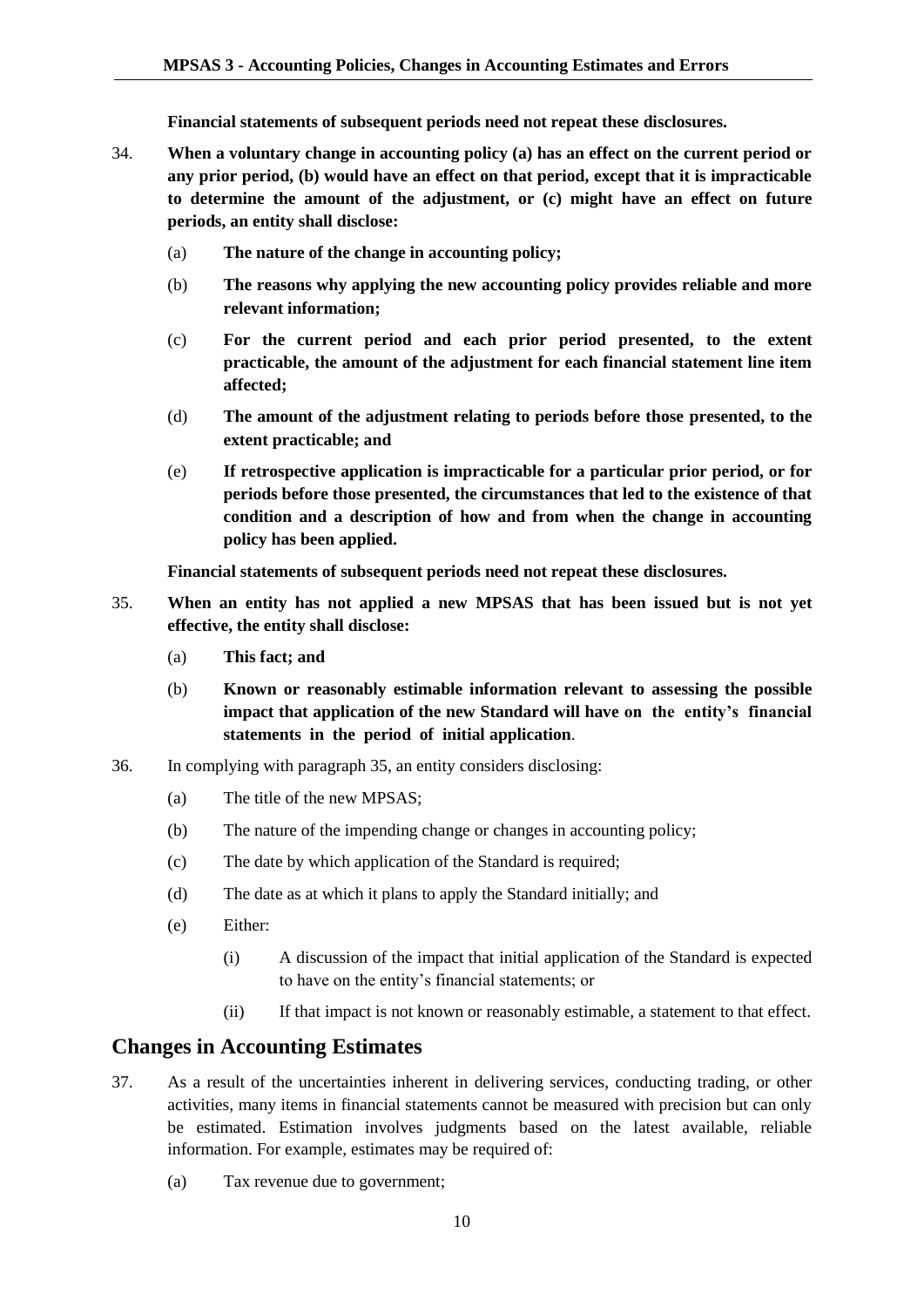- (b) Bad debts arising from uncollected taxes;
- (c) Inventory obsolescence;
- (d) The fair value of financial assets or financial liabilities;
- (e) The useful lives of, or expected pattern of consumption of future economic benefits or service potential embodied in, depreciable assets, or the percentage completion of road construction; and
- (f) Warranty obligations.
- 38. The use of reasonable estimates is an essential part of the preparation of financial statements and does not undermine their reliability.
- 39. An estimate may need revision if changes occur in the circumstances on which the estimate was based or as a result of new information or more experience. By its nature, the revision of an estimate does not relate to prior periods and is not the correction of an error.
- 40. A change in the measurement basis applied is a change in an accounting policy, and is not a change in an accounting estimate. When it is difficult to distinguish a change in an accounting policy from a change in an accounting estimate, the change is treated as a change in an accounting estimate.
- 41. **The effect of a change in an accounting estimate, other than a change to which paragraph 42 applies, shall be recognized prospectively by including it in surplus or deficit in:**
	- (a) **The period of the change, if the change affects the period only; or**
	- (b) **The period of the change and future periods, if the change affects both.**
- 42. **To the extent that a change in an accounting estimate gives rise to changes in assets and liabilities, or relates to an item of net assets/equity, it shall be recognized by adjusting the carrying amount of the related asset, liability, or net assets/equity item in the period of change.**
- 43. Prospective recognition of the effect of a change in an accounting estimate means that the change is applied to transactions, other events, and conditions from the date of the change in estimate. A change in an accounting estimate may affect only the current period's surplus or deficit, or the surplus or deficit of both the current period and future periods. For example, a change in the estimate of the amount of bad debts affects only the current period's surplus or deficit, and therefore is recognized in the current period. However, a change in the estimated useful life of, or the expected pattern of consumption of economic benefits or service potential embodied in, a depreciable asset affects the depreciation expense for the current period and for each future period during the asset's remaining useful life. In both cases, the effect of the change relating to the current period is recognized as revenue or expense in the current period. The effect, if any, on future periods is recognized in future periods.

#### **Disclosure**

44. **An entity shall disclose the nature and amount of a change in an accounting estimate that has an effect in the current period or is expected to have an effect on future periods, except for the disclosure of the effect on future periods when it is impracticable to estimate that effect.**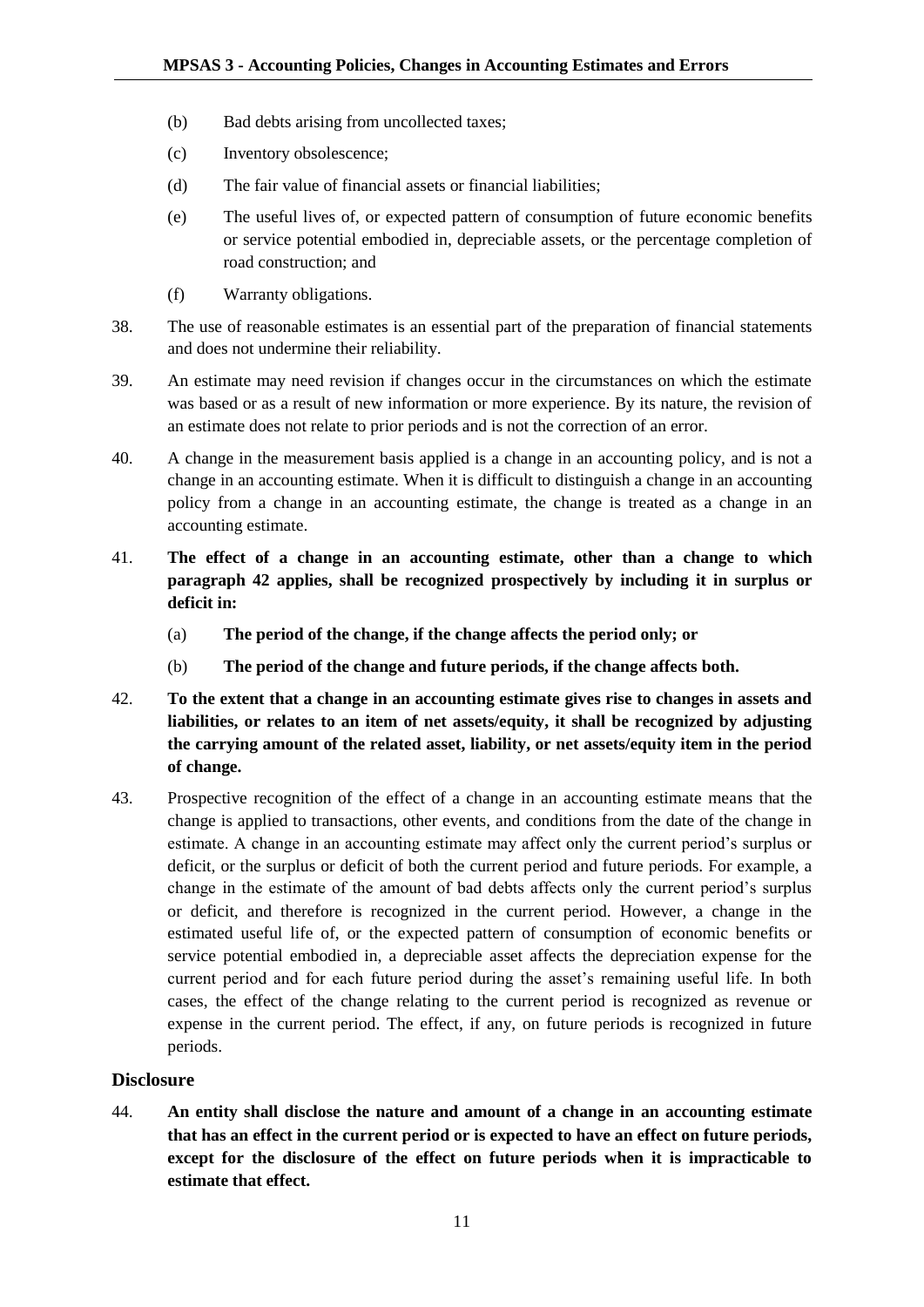#### 45. **If the amount of the effect in future periods is not disclosed because estimating it is impracticable, the entity shall disclose that fact.**

### **Errors**

- 46. Errors can arise in respect of the recognition, measurement, presentation, or disclosure of elements of financial statements. Financial statements do not comply with MPSASs if they contain either material errors, or immaterial errors made intentionally to achieve a particular presentation of an entity's financial position, financial performance, or cash flows. Potential current period errors discovered in that period are corrected before the financial statements are authorized for issue. However, material errors are sometimes not discovered until a subsequent period, and these prior period errors are corrected in the comparative information presented in the financial statements for that subsequent period (see paragraphs 47-  $\frac{53}{}$ ).
- 47. **Subject to paragraph 48, an entity shall correct material prior period errors retrospectively in the first set of financial statements authorized for issue after their discovery by:** 
	- (a) **Restating the comparative amounts for prior period(s) presented in which the error occurred; or**
	- (b) **If the error occurred before the earliest prior period presented, restating the opening balances of assets, liabilities and net assets/equity for the earliest prior period presented.**

#### **Limitations of Retrospective Restatement**

- 48. **A prior period error shall be corrected by retrospective restatement, except to the extent that it is impracticable to determine either the period specific effects or the cumulative effect of the error.**
- 49. **When it is impracticable to determine the period-specific effects of an error on comparative information for one or more prior periods presented, the entity shall restate the opening balances of assets, liabilities, and net assets/equity for the earliest period for which retrospective restatement is practicable (which may be the current period).**
- 50. **When it is impracticable to determine the cumulative effect, at the beginning of the current period, of an error on all prior periods, the entity shall restate the comparative information to correct the error prospectively from the earliest date practicable.**
- 51. The correction of a prior period error is excluded from surplus or deficit for the period in which the error is discovered. Any information presented about prior periods, including historical summaries of financial data, is also restated as far back as is practicable.
- 52. When it is impracticable to determine the amount of an error (e.g., a mistake in applying an accounting policy) for all prior periods, the entity, in accordance with paragraph 50, restates the comparative information prospectively from the earliest date practicable. It therefore disregards the portion of the cumulative restatement of assets, liabilities, and net assets/equity arising before that date. Paragraphs 55-58 provide guidance on when it is impracticable to correct an error for one or more prior periods.
- 53. Corrections of errors are distinguished from changes in accounting estimates. Accounting estimates by their nature are approximations that may need revision as additional information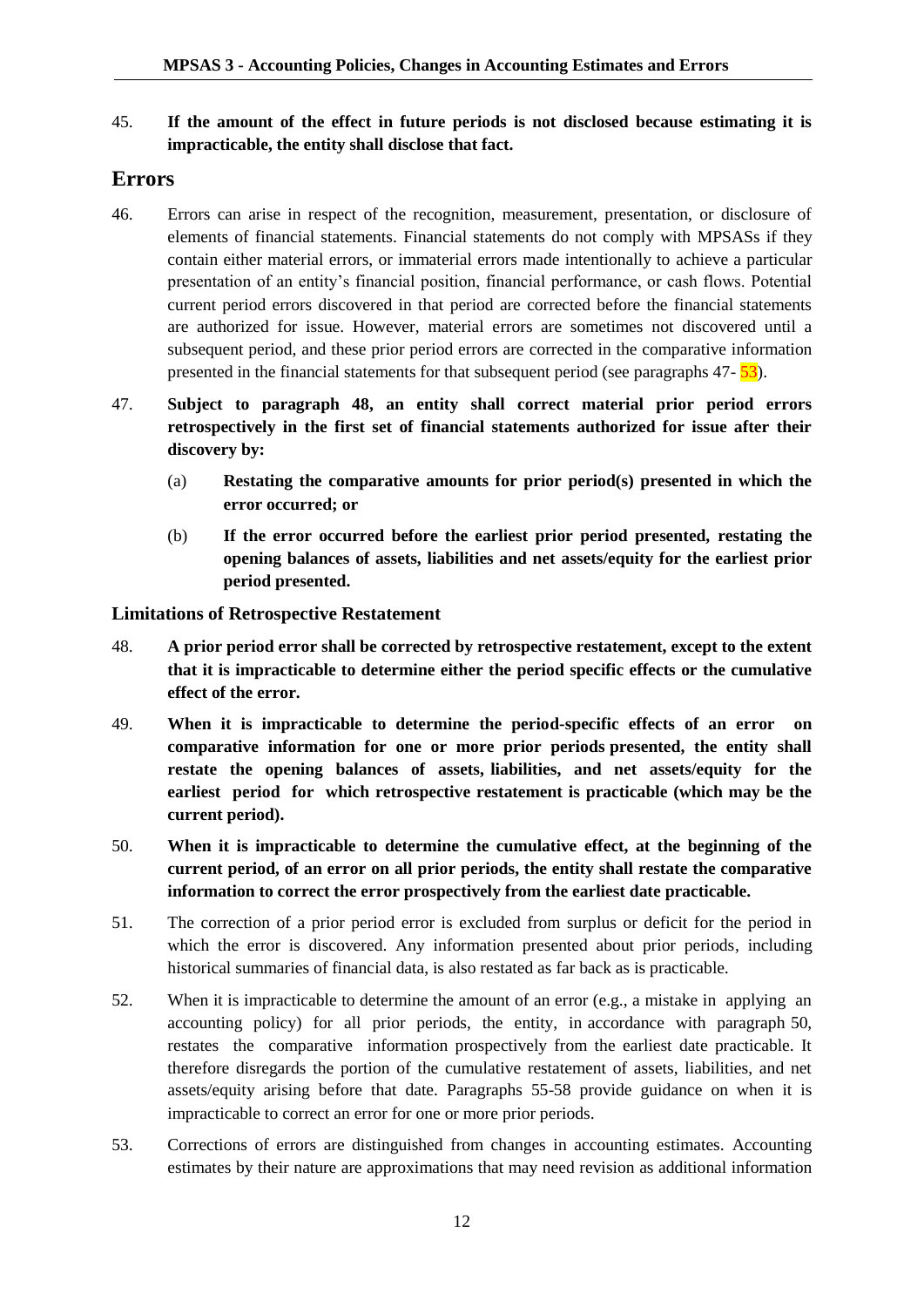becomes known. For example, the gain or loss recognized on the outcome of a contingency is not the correction of an error.

#### **Disclosure of Prior Period Errors**

- 54. **In applying paragraph 47, an entity shall disclose the following:**
	- (a) **The nature of the prior period error;**
	- (b) **For each prior period presented, to the extent practicable, the amount of the correction for each financial statement line item affected;**
	- (c) **The amount of the correction at the beginning of the earliest prior period presented; and**
	- (d) **If retrospective restatement is impracticable for a particular prior period, the circumstances that led to the existence of that condition and a description of how and from when the error has been corrected.**

**Financial statements of subsequent periods need not repeat these disclosures.** 

## **Impracticability in Respect of Retrospective Application and Retrospective Restatement**

- 55. In some circumstances, it is impracticable to adjust comparative information for one or more prior periods to achieve comparability with the current period. For example, data may not have been collected in the prior period(s) in a way that allows either retrospective application of a new accounting policy (including, for the purpose of paragraphs 56-58, its prospective application to prior periods) or retrospective restatement to correct a prior period error, and it may be impracticable to re-create the information.
- 56. It is frequently necessary to make estimates in applying an accounting policy to elements of financial statements recognized or disclosed in respect of transactions, other events, or conditions. Estimation is inherently subjective, and estimates may be developed after the reporting date. Developing estimates is potentially more difficult when retrospectively applying an accounting policy or making a retrospective restatement to correct a prior period error, because of the longer period of time that might have passed since the affected transaction, other event, or condition occurred. However, the objective of estimates related to prior periods remains the same as for estimates made in the current period, namely, for the estimate to reflect the circumstances that existed when the transaction, other event, or condition occurred.
- 57. Therefore, retrospectively applying a new accounting policy or correcting a prior period error requires distinguishing information that:
	- (a) Provides evidence of circumstances that existed on the date(s) as at which the transaction, other event, or condition occurred; and
	- (b) Would have been available when the financial statements for that prior period were authorized for issue;

from other information. For some types of estimates (e.g., an estimate of fair value not based on an observable price or observable inputs), it is impracticable to distinguish these types of information. When retrospective application or retrospective restatement would require making a significant estimate for which it is impossible to distinguish these two types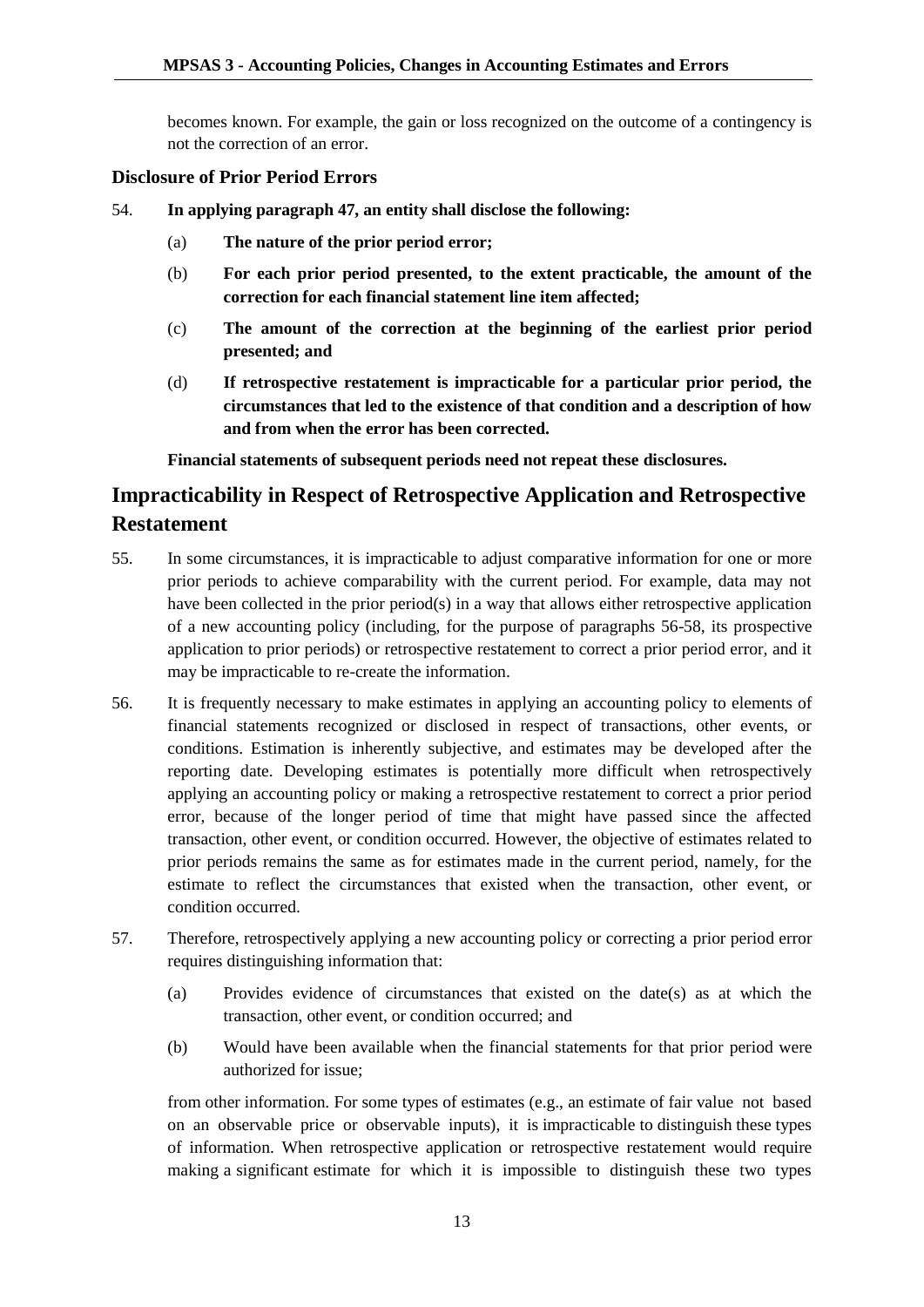of information, it is impracticable to apply the new accounting policy or correct the prior period error retrospectively.

58. Hindsight should not be used when applying a new accounting policy to, or correcting amounts for, a prior period, either in making assumptions about what management's intentions would have been in a prior period or estimating the amounts recognized, measured, or disclosed in a prior period. For example, when an entity corrects a prior period error in classifying a government building as an investment property (the building was previously classified as property, plant, and equipment), it does not change the basis of classification for that period, if management decided later to use that building as an owner-occupied office building. In addition, when an entity corrects a prior period error in calculating its liability for provision of cleaning costs of pollution resulting from government operations in accordance with MPSAS 19*, Provisions, Contingent Liabilities and Contingent Assets*, it disregards information about an unusually large oil leak from a naval supply ship during the next period that became available after the financial statements for the prior period were authorized for issue. The fact that significant estimates are frequently required when amending comparative information presented for prior periods does not prevent reliable adjustment or correction of the comparative information.

## **Effective Date**

- 59. **An entity shall apply this Standard for annual financial statements covering periods beginning on or after January 1, 2017. Earlier application is encouraged. If an entity applies this Standard for a period beginning before January 1, 2017, it shall disclose that fact.**
- 59A. *(Deleted)*
- 60. When an entity adopts the accrual basis of accounting as defined by MPSASs for financial reporting purposes subsequent to this effective date, this Standard applies to the entity's annual financial statements covering periods beginning on or after the date of adoption.

## **Withdrawal of IPSAS 3 (2000)**

61. *(Deleted).*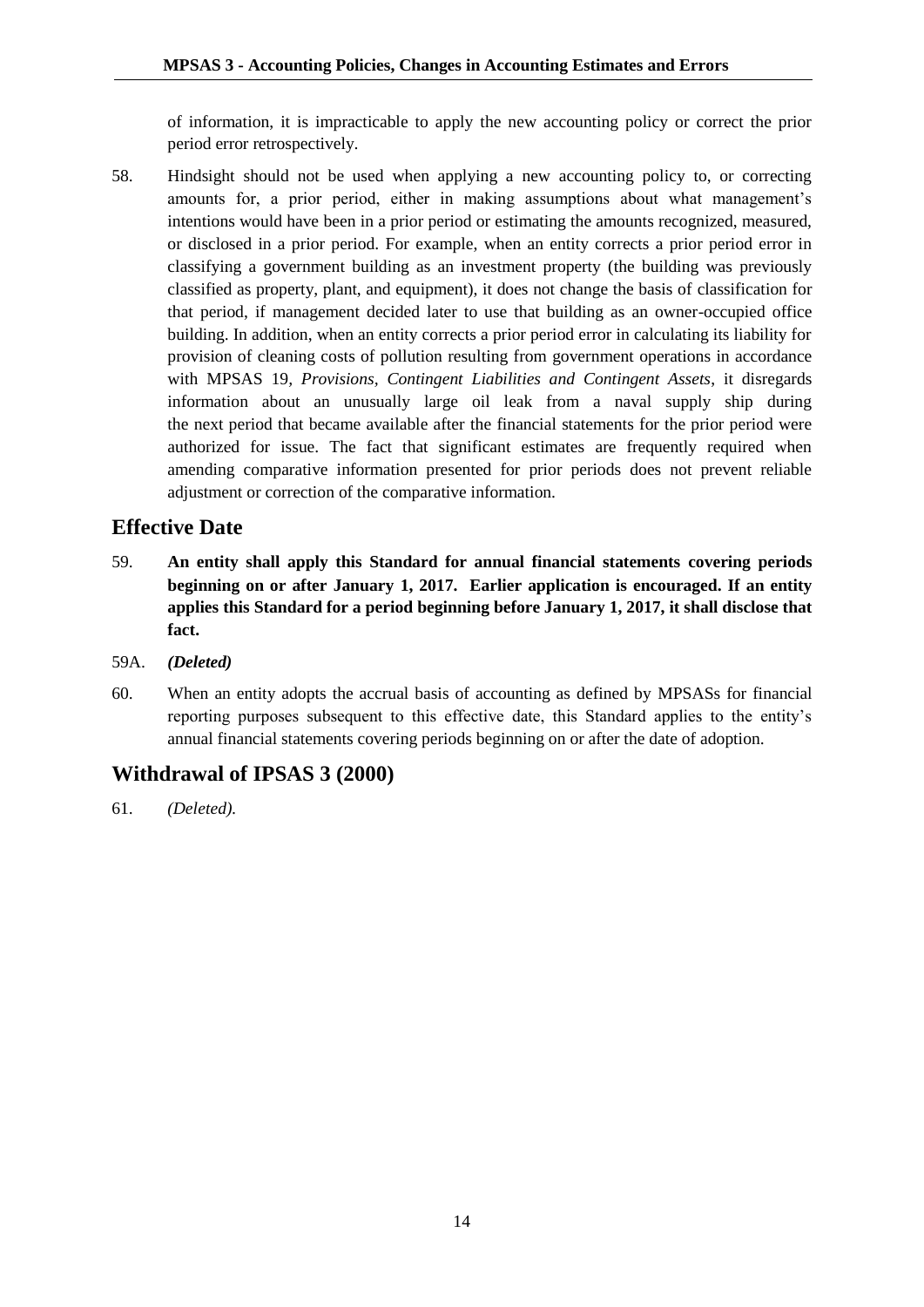## **Implementation Guidance**

*This guidance accompanies, but is not part of, MPSAS 3.* 

#### **Retrospective Restatement of Errors**

- IG1. During 20X2, the entity discovered that revenue from income taxes was incorrect. Income taxes of RM³6,500 that should have been recognized in 20X1 were incorrectly omitted from 20X1 and recognized as revenue in 20X2.
- IG2. The entity's accounting records for 20X2 show revenue from taxation of RM60,000 (including the RM6,500 taxation that should have been recognized in opening balances), and expenses of RM86,500.
- IG3. In 20X1, the entity reported:

|                         | <b>RM</b> |
|-------------------------|-----------|
| Revenue from taxation   | 34,000    |
| User charges            | 3,000     |
| Other operating revenue | 30,000    |
| Total revenue           | 67,000    |
| Expenses                | (60,000)  |
| Surplus                 | 7,000     |

- IG4. 20X1 opening accumulated surplus was RM20,000, and closing accumulated surplus was RM27,000.
- IG5. The entity had no other revenue or expenses.
- IG6. The entity had RM5,000 of contributed capital throughout, and no other components of net assets/equity except for accumulated surplus.

#### **Public Sector Entity Statement of Financial Performance**

|                         | 20X2      | (restated) 20X1 |
|-------------------------|-----------|-----------------|
|                         | <b>RM</b> | <b>RM</b>       |
| Revenue from taxation   | 53,500    | 40,500          |
| User charges            | 4,000     | 3,000           |
| Other operating revenue | 40,000    | 30,000          |
| Total revenue           | 97,500    | 73,500          |
| Expenses                | (86,500)  | (60,000)        |
| Surplus                 | 11,000    | 13,500          |
|                         |           |                 |

3

In these examples, monetary amounts are denominated in "currency units" (RM).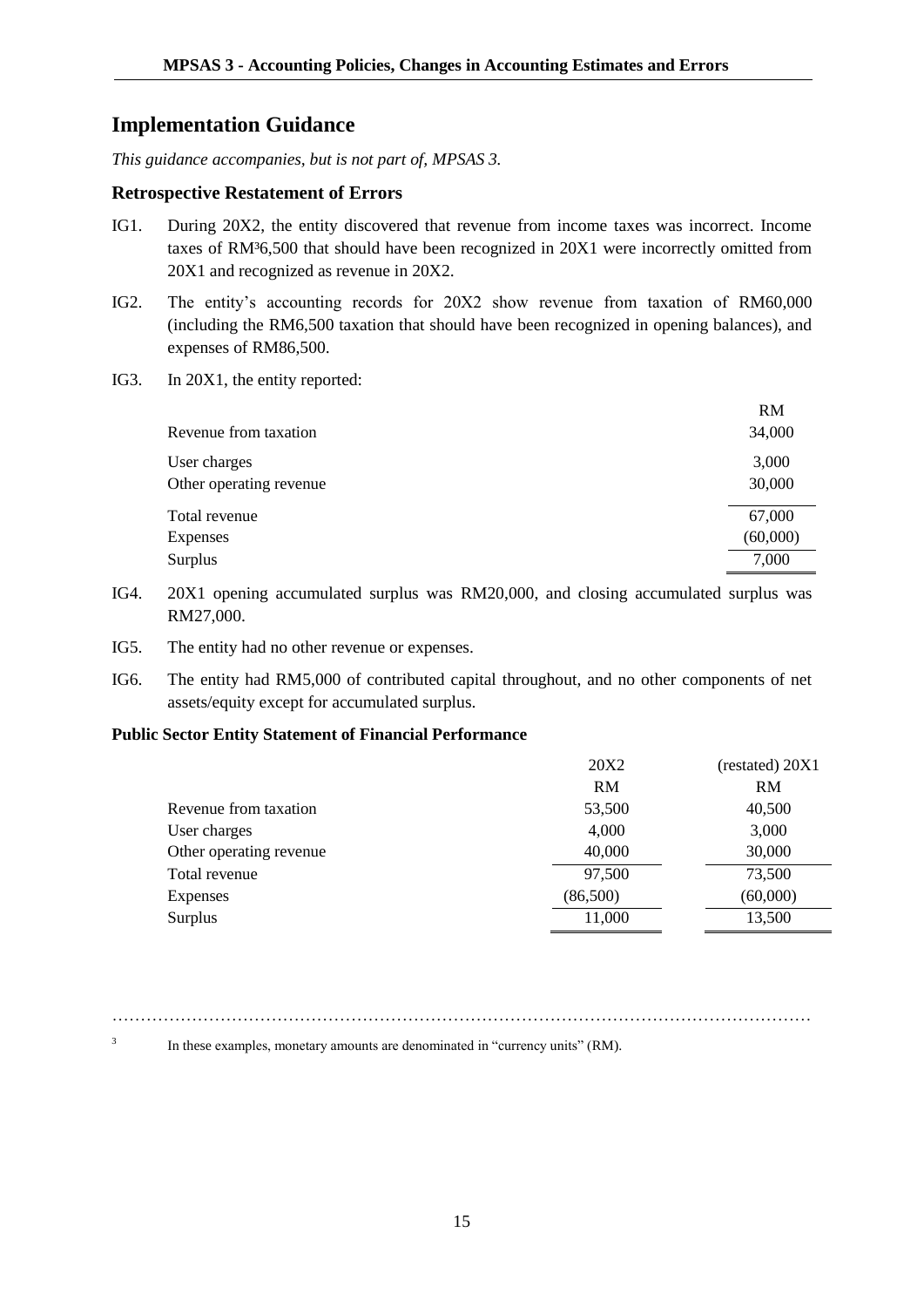|                                         | Contributed | Accumulated      |        |
|-----------------------------------------|-------------|------------------|--------|
|                                         | Capital     | <b>Surpluses</b> | Total  |
|                                         | <b>RM</b>   | <b>RM</b>        | RM     |
| Balance at 31 December 20X0             | 5,000       | 20,000           | 15,000 |
| Surplus for the year ended 31 December, |             | 13,500           | 13,500 |
| 20X1 as restated                        |             |                  |        |
| Balance at 31 December 20X1             | 5,000       | 33,500           | 38,500 |
| Surplus for the year ended 31 December, |             | 11,000           | 11,000 |
| 20X2                                    |             |                  |        |
| Balance at 31 December, 20X2            | 5,000       | 44,500           | 49,500 |

#### **Public Sector Entity X Statement of Changes in Equity**

#### *Extracts from Notes to the Financial Statements*

1. Revenue from taxation of RM 6,500 was incorrectly omitted from the financial statements of 20X1. The financial statements of 20X1 have been restated to correct this error. The effect of the restatement on those financial statements is summarized below. There is no effect in 20X2.

|                               | Effect on |
|-------------------------------|-----------|
|                               | 20X1      |
|                               | <b>RM</b> |
| Increase revenue              | 6,500     |
| Increase in surplus           | 6,500     |
|                               |           |
| Increase in debtors           | 6,500     |
| Increase in net assets/equity | 6,500     |
|                               |           |

#### **Change in Accounting Policy with Retrospective Application**

- IG7. During 20X2, the entity changed its accounting policy for the treatment of borrowing costs that are directly attributable to the acquisition of a hydro-electric power station that is under construction. In previous periods, the entity had capitalized such costs. The entity has now decided to expense, rather than capitalize them. Management judges that the new policy is preferable, because it results in a more transparent treatment of finance costs and is consistent with local industry practice, making the entity's financial statements more comparable.
- IG8. The entity capitalized borrowing costs incurred of RM2,600 during 20X1 and RM5,200 in periods prior to 20X1. All borrowing costs incurred in previous years with respect to the acquisition of the power station were capitalized.
- IG9. The accounting records for 20X2 show surplus before interest of RM30,000; and interest expense of RM3,000 (which relates only to 20X2).
- IG10. The entity has not recognized any depreciation on the power station because it is not yet in use.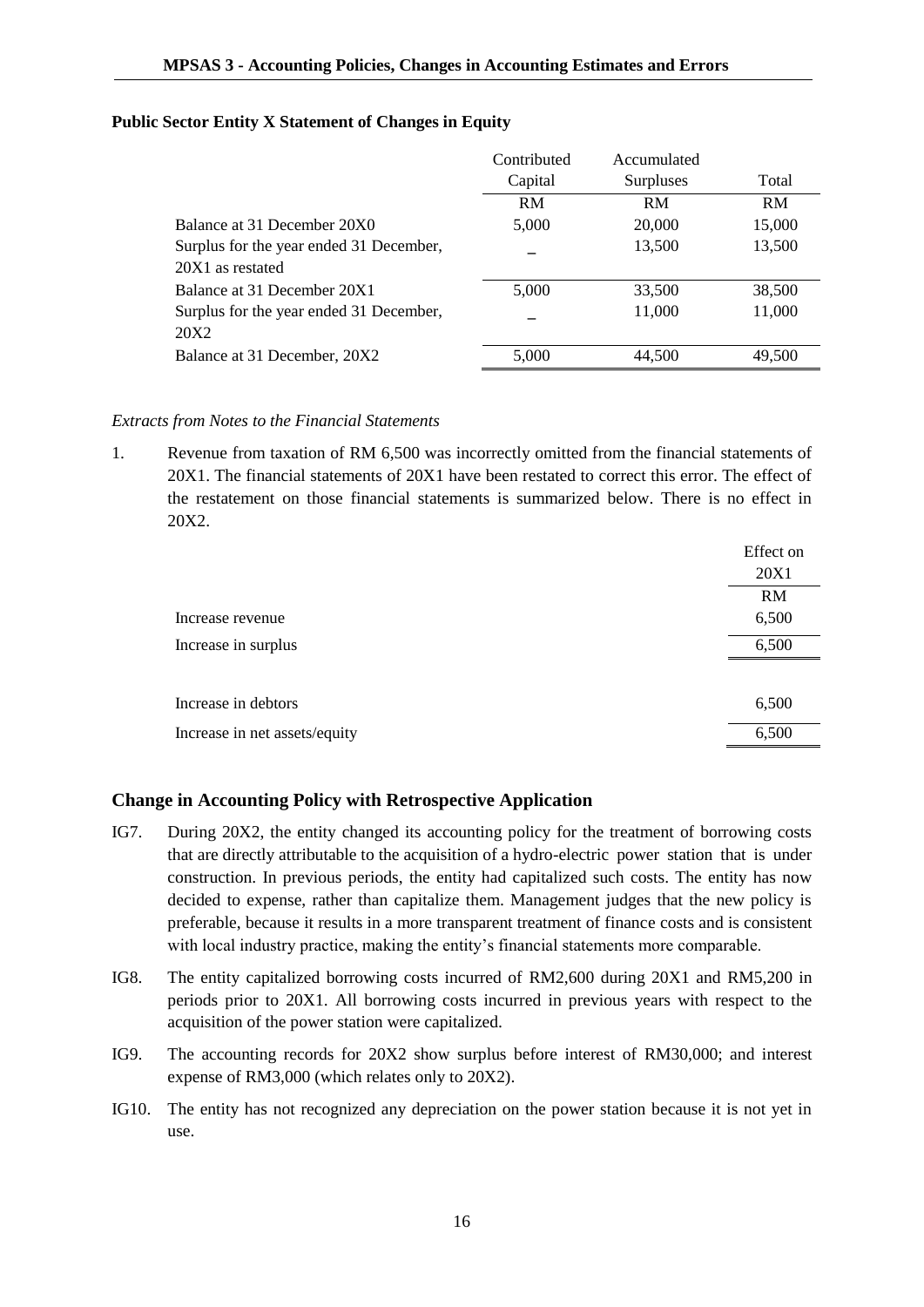IG11. In 20X1, the entity reported:

|                         | RM                       |
|-------------------------|--------------------------|
| Surplus before interest | 18,000                   |
| Interest                | $\overline{\phantom{a}}$ |
| <b>Surplus</b>          | 18,000                   |

- IG12. 20X1 opening accumulated surpluses was RM20,000 and closing accumulated surpluses was RM38,000.
- IG13. The entity had RM10,000 of contributed capital throughout, and no other components of net assets/equity except for accumulated surplus.

#### **Public Sector Entity Statement of Financial Performance**

|                         | 20X2      | (restated) |
|-------------------------|-----------|------------|
|                         |           | 20X1       |
|                         | <b>RM</b> | <b>RM</b>  |
| Surplus before interest | 30,000    | 18,000     |
| Interest expense        | (3,000)   | (2,600)    |
| Surplus                 | 27,000    | 15,400     |

#### **Public Sector Entity Statement of Changes in Net Assets/Equity**

|                                                                                        |             | (restated)     |           |
|----------------------------------------------------------------------------------------|-------------|----------------|-----------|
|                                                                                        | Contributed | Accumulated    |           |
|                                                                                        | capital     | <b>Surplus</b> | Total     |
|                                                                                        | <b>RM</b>   | RM             | <b>RM</b> |
| Balance at 31 December 20X0 as                                                         | 10,000      | 20,000         | 30,000    |
| previously reported                                                                    |             |                |           |
| Change in accounting policy with respect<br>to the capitalization of interest (Note 1) |             | (5,200)        | (5,200)   |
| Balance at 31 December 20X0 as restated                                                | 10,000      | 14,800         | 24,800    |
| Surplus for the year ended 31 December                                                 |             |                |           |
| 20X1 (restated)                                                                        |             | 15,400         | 15,400    |
| Balance at 31 December 20X1                                                            | 10,000      | 30,200         | 40,200    |
| Surplus for the year ended 31 December                                                 |             | 27,000         | 27,000    |
| 20X2                                                                                   |             |                |           |
| Closing at 31 December 20X2                                                            | 10,000      | 57,200         | 67,200    |

#### *Extracts from Notes to the Financial Statements*

1. During 20X2, the entity changed its accounting policy for the treatment of borrowing costs related to a hydro-electric power station. Previously, the entity capitalized such costs. They are now written off as expenses as incurred. Management judges that this policy provides reliable and more relevant information, because it results in a more transparent treatment of finance costs and is consistent with local industry practice, making the entity's financial statements more comparable. This change in accounting policy has been accounted for retrospectively, and the comparative statements for 20X1 have been restated. The effect of the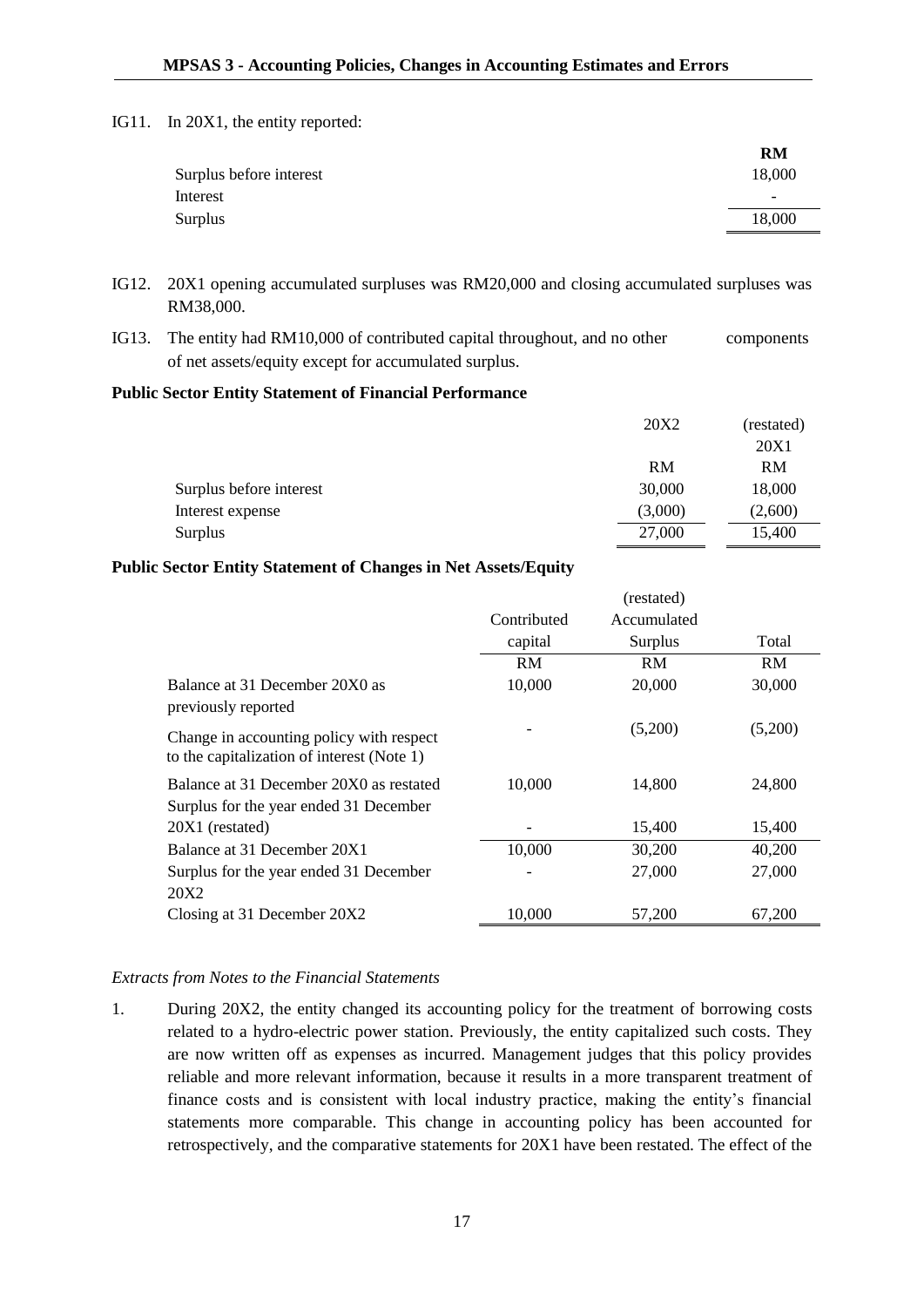change on 20X1 is tabulated below. Opening accumulated surpluses for 20X1 have been reduced by RM5,200, which is the amount of the adjustment relating to periods prior to 20X1.

| Effect on 20-1                                                                | <b>RM</b> |
|-------------------------------------------------------------------------------|-----------|
| (Increase) in interest expense                                                | (2,600)   |
| (Decrease) in surplus                                                         | (2,600)   |
| Effect on periods prior to 20-1                                               |           |
| (Decrease) in surplus                                                         | (5,200)   |
| (Decrease) in assets in the course of construction and in accumulated surplus | (7,800)   |

## **Prospective Application of a Change in Accounting Policy When Retrospective Application is not practicable**

- IG14. During 20X2, the entity changed its accounting policy for depreciating property, plant, and equipment, so as to apply much more fully a components approach, while at the same time adopting the revaluation model.
- IG15. In years before 20X2, the entity's asset records were not sufficiently detailed to apply a components approach fully. At the end of year 20X1, management commissioned an engineering survey, which provided information on the components held and their fair values, useful lives, estimated residual values, and depreciable amounts at the beginning of 20X2. However, the survey did not provide a sufficient basis for reliably estimating the cost of those components that had not previously been accounted for separately, and the existing records before the survey did not permit this information to be reconstructed.
- IG16. Management considered how to account for each of the two aspects of the accounting change. They determined that it was not practicable to account for the change to a fuller components approach retrospectively, or to account for that change prospectively from any earlier date than the start of 20X2. Also, the change from a cost model to a revaluation model is required to be accounted for prospectively. Therefore, management concluded that it should apply the entity's new policy prospectively from the start of 20X2.
- IG17. Additional information:

|                                                                                        | RM       |
|----------------------------------------------------------------------------------------|----------|
| Property, plant and equipment                                                          |          |
| Cost                                                                                   | 25,000   |
| Depreciation                                                                           | (14,000) |
| Net book value                                                                         | 11,000   |
| Prospective depreciation expense for 20X2 (old basis)                                  | 1,500    |
| Some results of the engineering survey                                                 |          |
| Valuation                                                                              | 17,000   |
| Estimated residual value                                                               | 3,000    |
| Average remaining assets life (years)                                                  | 7        |
| Depreciation expense on existing property, plant and equipment for 20X2<br>(new basis) | 2,000    |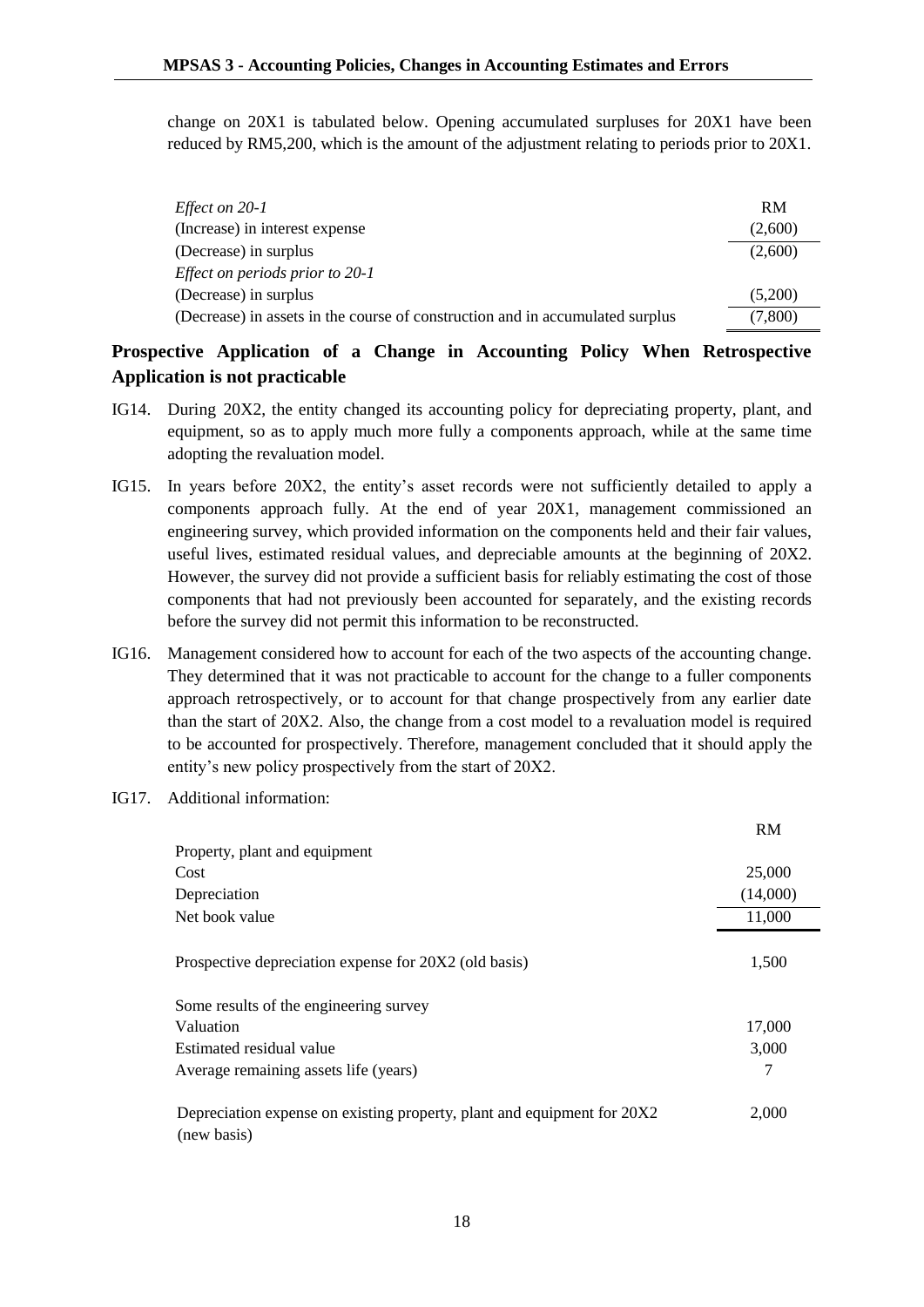#### *Extracts from Notes to the Financial Statements*

1. From the start of 20X2, the entity changed its accounting policy for depreciating property, plant, and equipment, so as to apply much more fully a components approach, while at the same time adopting the revaluation model. Management takes the view that this policy provides reliable and more relevant information, because it deals more accurately with the components of property, plant, and equipment and is based on up-to-date values. The policy has been applied prospectively from the start of 20X2, because it was not practicable to estimate the effects of applying the policy either retrospectively or prospectively from any earlier date. Accordingly the adopting of the new policy has no effect on prior periods. The effect on the current year is to (a) increase the carrying amount of property, plant, and equipment at the start of the year by RM6,000, (b) create a revaluation reserve at the start of the year of RM6,000, and (c) increase depreciation expense by RM500.